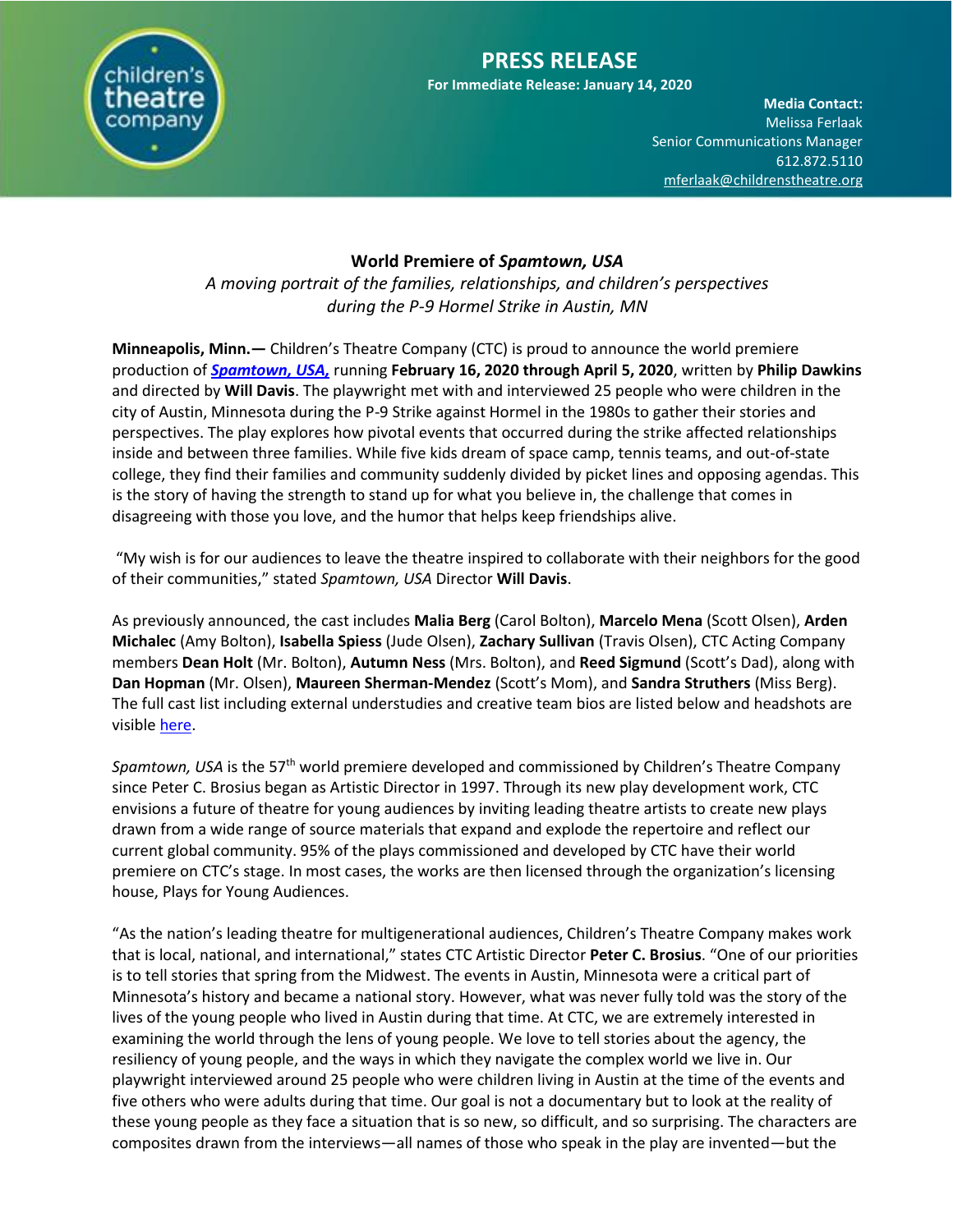stories, challenges, and spirit of the characters is drawn from the extraordinary people who spoke to us, and were so open, generous, and forthcoming about their lives and this moment in their history."

Spamtown, USA runs February 16 through April 5, 2020 on the Cargill Stage and is recommended for everyone ages 9 and up. Ticket prices range from \$15 through \$71 (subject to change) with ACT Pass tickets for \$5. For more information, visit us online at childrenstheatre.org or call the ticket office at 612.874.0400.

### *Spamtown, USA*

Written by Philip Dawkins Directed by Will Davis A Children's Theatre Company Original Production Best Enjoyed by Everyone 9 and up Cargill Stage

## **Creative Team & Production Staff**

Christopher Heilman | Scenic Designer Trevor Bowen | Costume Designer Karin Olson | Lighting Designer Victor Zupanc | Composer and Sound Designer Miriam Weisfeld | Dramaturg James Grace | Intimacy Choreographer AnaSofía Villanueva | Assistant Director Molly O'Gara | Assistant Costume Designer Chris Schweiger | Stage Manager Isabel Patt | Assistant Stage Manager

### **Cast**

Dean Holt | Mr. Bolton Autumn Ness | Mrs. Bolton Dan Hopman | Mr. Olsen Sandra Struthers | Miss Berg Reed Sigmund | Scott's Dad Maureen Sherman-Mendez | Scott's Mom Marcelo Mena | Scott Olsen Zachary Sullivan | Travis Olsen Isabella Spiess | Jude Olsen Malia Berg | Carol Bolton Arden Michalec | Amy Bolton

### **External Understudies**

Chance Carroll | Mr. Bolton, Mr. Olsen, Scott's Dad Lauren Drasler | Miss Berg, Mrs. Bolton Janely Rodriguez | Scott's Mom John Lutterman | Scott Olsen Ines Rose Mojica | Carol Bolton Payton Seacrist | Jude Olsen, Amy Bolton Courtland Shattuck | Travis Olsen

### **Runtime: To be determined**

### **Tickets**:

The Ticket Office is accessible by phone two hours prior to most performances. These posted hours are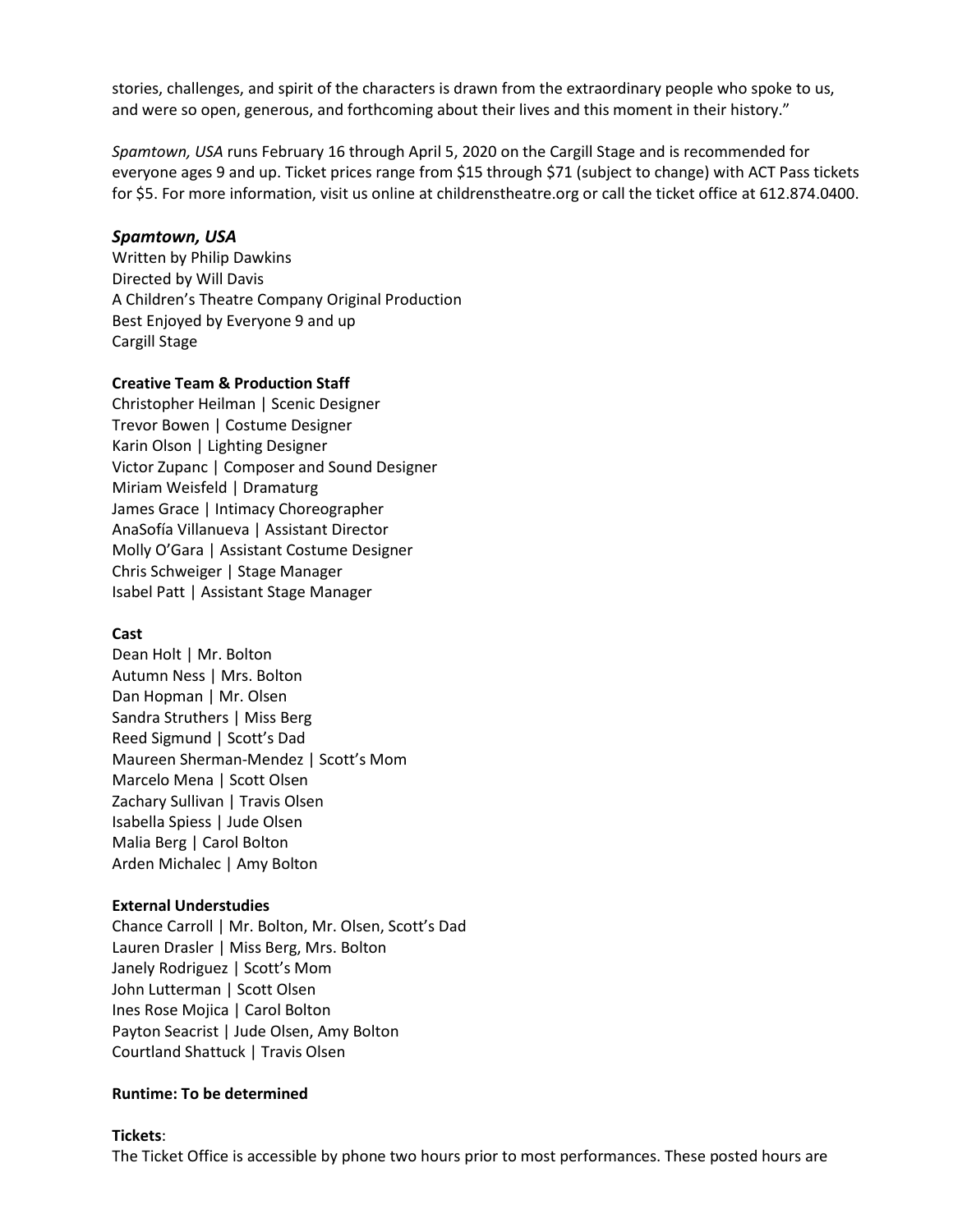subject to change. Email: [tickets@childrenstheatre.org](mailto:tickets@childrenstheatre.org) (inquiries only, no ticket processing) **Phone:** 612.874.0400 **Website:** [https://childrenstheatre.org](https://childrenstheatre.org/) Subscription packages are available. Please see website for complete details: <https://childrenstheatre.org/tickets/subscribe> **Lap passes are not available for this production.**

## **ASL/AD Performance: Friday, March 13 at 7pm Sensory Friendly Performance: Friday, April 3 at 7pm**

Group tickets up to 10% off regular tickets for groups of six to nine. Group tickets up to 25% off regular tickets for groups of ten or more.

## **Performance Dates**

| Sunday, February 16    | 7pm (Preview)                      |
|------------------------|------------------------------------|
| Tuesday, February 18   | 7pm (Preview)                      |
| Wednesday, February 19 | 7pm (Preview)                      |
| Thursday, February 20  | 7pm (Preview)                      |
| Friday, February 21    | 7pm (Opening night)                |
| Saturday, February 22  | 2pm and 5pm                        |
| Sunday, February 23    | 2pm and 5pm                        |
| Tuesday, February 25   | 7pm                                |
| Wednesday, February 26 | 7pm                                |
| Thursday, February 27  | 7pm                                |
| Friday, February 28    | 7pm                                |
| Saturday, February 29  | 11am and 2pm                       |
| Sunday, March 1        | 2pm and 5pm                        |
| Thursday, March 5      | 7pm                                |
| Friday, March 6        | 7pm                                |
| Saturday, March 7      | 11am and 2pm                       |
| Sunday, March 8        | 2pm and 5pm                        |
| Thursday, March 12     | 7pm                                |
| Friday, March 13       | 7pm (ASL/AD Performance)           |
| Saturday, March 14     | 2pm and 5pm                        |
| Sunday, March 15       | 2pm and 5pm                        |
| Thursday, March 19     | 7pm                                |
| Friday, March 20       | 7pm                                |
| Saturday, March 21     | 2pm and 5pm                        |
| Sunday, March 22       | 2pm and 5pm                        |
| Thursday, March 26     | 7pm                                |
| Friday, March 27       | 7pm                                |
| Saturday, March 28     | 11am and 2pm                       |
| Sunday, March 29       | 2pm and 5pm                        |
| Thursday, April 2      | 7pm                                |
| Friday, April 3        | 7pm (Sensory Friendly Performance) |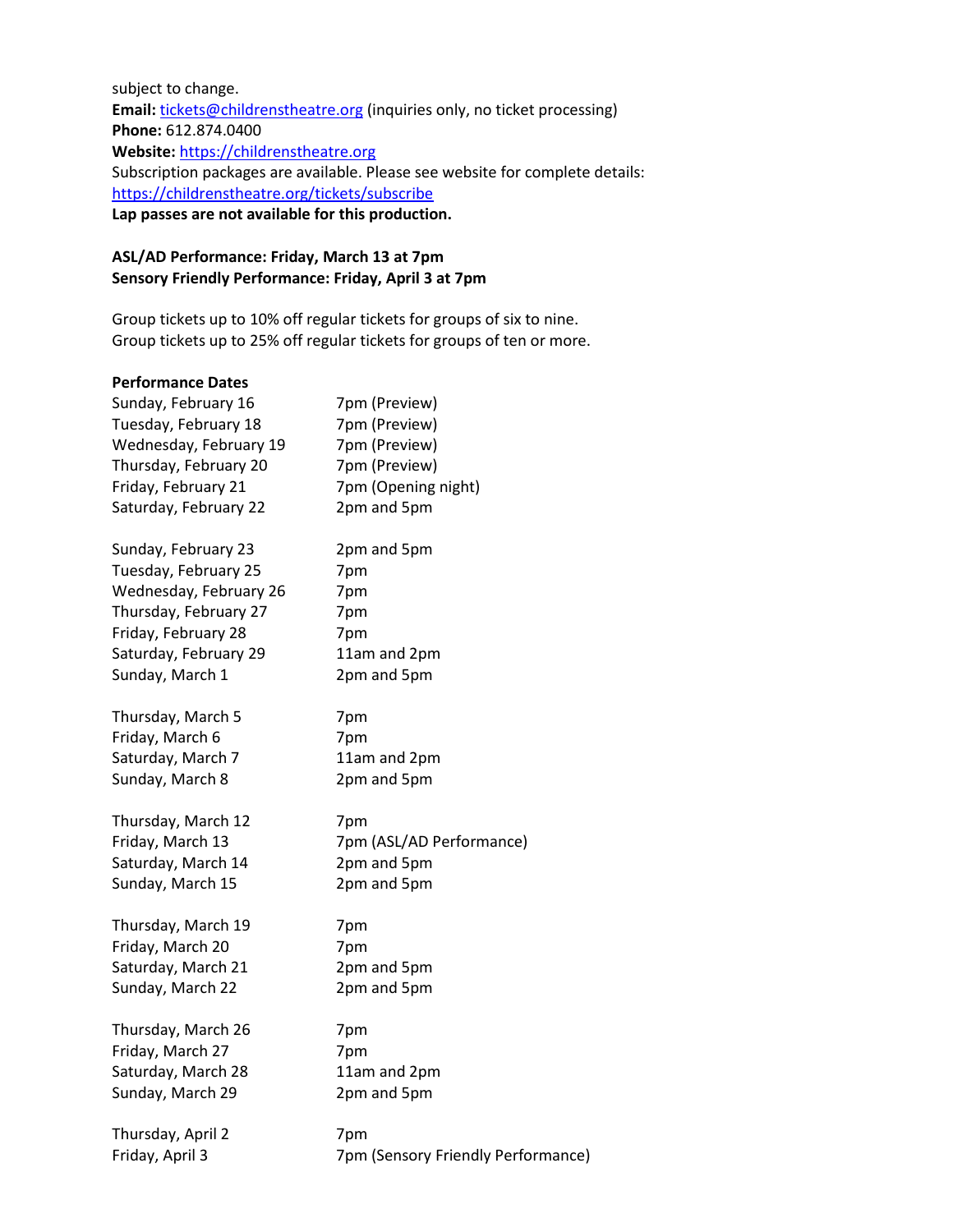# **CREATIVE TEAM BIOS**

## **Playwright**

**Philip Dawkins'** (he/him/anything respectful) plays include *The Burn* (Steppenwolf for Young Audiences); *The Gentleman Caller* (Raven); *The Happiest Place on Earth* (Side Show/Greenhouse); *Le Switch* and *The Homosexuals* (About Face); *Charm* (Northlight); and *Dr. Seuss's The Sneetches The Musical* with composer David Mallamud (Children's Theatre Company).

## **Director**

**Will Davis'** Off-Broadway credits include: *Road Show* by Sondheim and Weidman (Encores! Off-Center); *India Pale Ale* by Jaclyn Backhaus (MTC); *Bobbie Clearly* by Alex Lubischer (Roundabout Underground); *Charm* by Philip Dawkins (MCC); *Men on Boats* by Jaclyn Backhaus (Clubbed Thumb and Playwrights Horizons—Lucille Lortel nomination); and *Duat* by Daniel Alexander Jones (Soho Rep). Regional credits include: *Everybody* by Brandon Jacobs-Jenkins (Shakespeare Theater Company); *A Doll's House, Part 2* by Lucas Hnath (Long Wharf Theatre); *The Carpenter* by Rob Askins (The Alley Theatre); *Colossal* by Andrew Hinderaker (Olney Theatre Center and Mixed Blood Theater—Helen Hayes award for best direction); *Evita* (Olney Theatre Center—Helen Hayes award nomination); and multiple productions for ATC in Chicago where Davis also served as artistic director. Davis is a trans identified director/choreographer focused on physically adventurous new work and old plays in new ways. He is an alum of the Soho Rep Writer/Director Lab, NYTW 2050 Directing Fellowship and Brooklyn Art Exchange's artist in residence program.

## **Costume Designer**

**Trevor Bowen** (he/him) has had the pleasure of designing costumes for *Bob Marley's Three Little Birds*; *Corduroy*; *Last Stop on Market Street*; and *I Come From Arizona* at CTC. He has designed costumes for Jungle Theater, Minnesota Opera, Guthrie Theater, Pillsbury House Theatre, Steppenwolf Theatre, Seattle Children's Theatre, 5<sup>th</sup> Ave Theater, and Asolo Rep Theatre. Trevor has an M.F.A. from West Virginia University.

## **Lighting Designer**

**Karin Olson** (she/her) collaborates locally at Guthrie Theater, Jungle Theater, Penumbra Theatre, Mixed Blood Theatre, The Ordway, and with many Twin Cities dance companies. She designs regionally for Oregon Shakespeare Festival, Syracuse Stage, and Trinity Rep. Upcoming projects include *Antigone* at Cleveland Playhouse, and *Redwood* at Jungle Theater. karinolsonlighting.com

## **Composer & Sound Designer**

**Victor Zupanc** (he/him) is credited with approximately 300 productions as Composer, Musical Director, and Sound Designer throughout the country and around the world winning many awards and honors. Victor often composes for orchestras, choirs, films, and also for NPR. This is Victor's 30<sup>th</sup> season as Music Director/Composer at CTC[. victorzupanc.com](http://victorzupanc.com/)

## **Dramaturg**

**Miriam Weisfeld** (she/her) was previously Senior Vice President at the Araca Group (Broadway) and Associate Artistic Director of Woolly Mammoth (Washington, D.C.). Additional credits: New York Theatre Workshop, American Repertory Theatre, Steppenwolf Theatre, Actors Theatre of Louisville. M.F.A., ART/Moscow Art Theatre Institute at Harvard University. Adjunct faculty, Minneapolis College of Art and Design.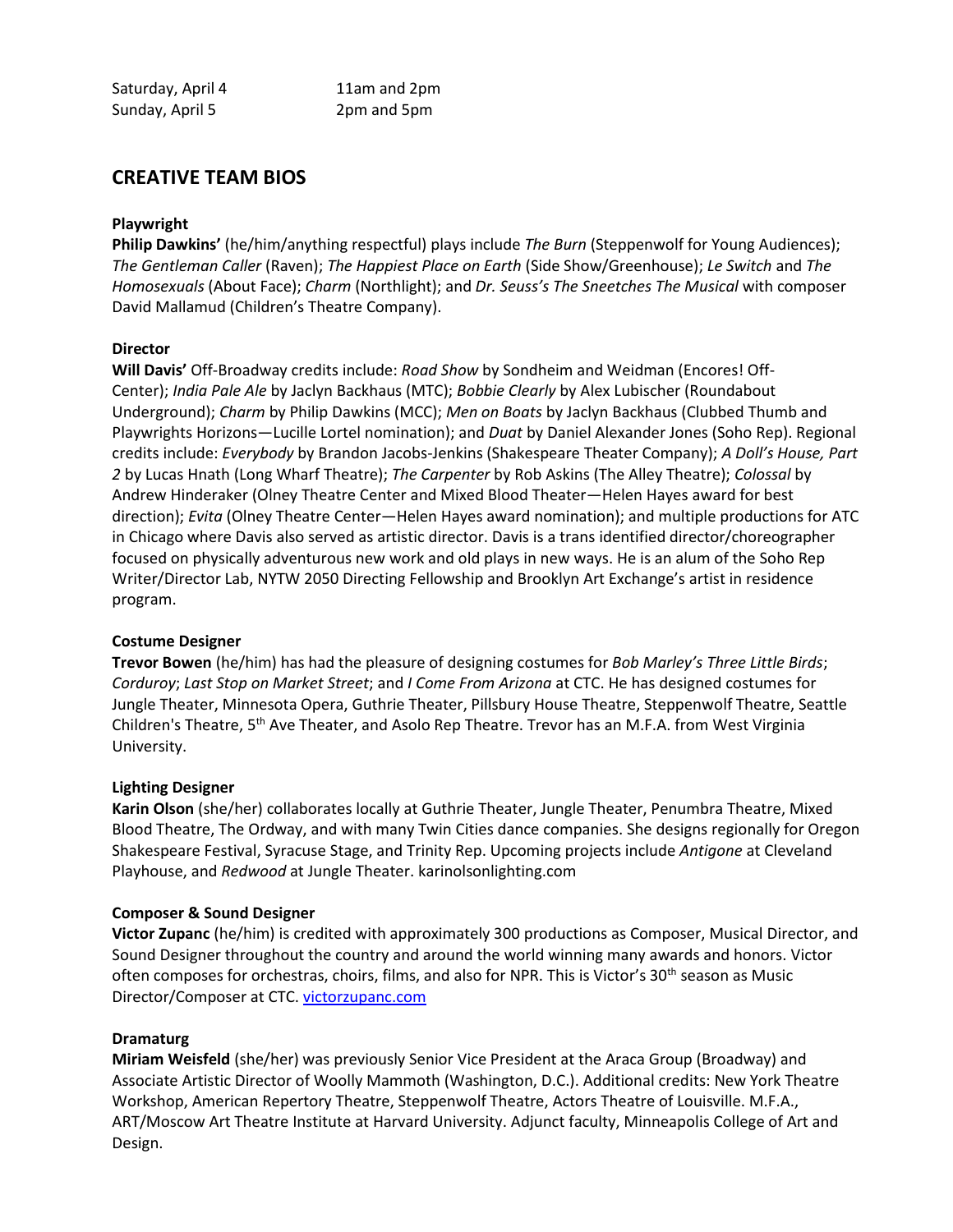## **Assistant Director**

AnaSofía Villanueva (she/her) has directed *Jesus Hopped the 'A' Train* (University of Minnesota/Guthrie BFA); References to Salvador Dalí Make Me Hot (Cornerstone Theatre Troupe); and *Water by the Spoonful* (Public Playhouse) among others. She has assistant directed with Mixed Blood and Guthrie Theater. She is the former artistic associate at History Theater.

## **Assistant Costume Designer**

**Molly O'Gara** (she/her) works all over the Twin Cities in both design assistant and wardrobe capacities. Most recent credits include Minnesota Opera, Jungle Theater, and Pillsbury House Theater.

### **Stage Manager**

**Chris Schweiger** has been at CTC for 18 seasons. She has worked across the country from NYC to Alaska including Arena Stage, Seattle Children's Theatre, Ordway Center for the Performing Arts, Guthrie Theater, Mixed Blood Theatre Company, New Victory Theater, Alpine Theatre Project, Utah Shakespeare Festival, and Perseverance Theatre. She graduated from Northwestern University and was a Peace Corps Volunteer in Mongolia.

## **Assistant Stage Manager**

**Isabel Patt** *Spamtown, USA* is Izzy's fourth production at CTC! In addition to freelancing as a stage manager, Izzy is also a sound designer around town. Since graduating from the University of Minnesota and has worked in various capacities with companies such as Mixed Blood Theatre, Artistry, Walking Shadow Theatre Company, Yellow Tree Theatre, Dark & Stormy Productions, and Penumbra Theatre.

# **CAST BIOS**

### **Mr. Bolton**

**Dean Holt** is a member of CTC's Acting Company (1994—present), appearing in more than 100 memorable productions in his time at CTC. He is a two-time Ivey Award winner (*Reeling* and *If You Give a Mouse a Cookie*) and the recipient of the Alumni Achievement Award from St. John's University for outstanding work in his field.

### **Mrs. Bolton**

**Autumn Ness** (she/her) is celebrating 20 seasons with the CTC Acting Company, and some favorite shows include: *Cinderella*; *Roald Dahl's Matilda The Musical*; *The Biggest Little House in the Forest*; *Dr. Seuss's The Lorax*; *The Jungle Book*; *Shrek The Musical*; *Romeo and Juliet*; and *The Lion, the Witch, and the Wardrobe.* Autumn is a recipient of the 2018 Fox Foundation Actor Fellowship.

### **Mr. Olsen**

**Dan Hopman** (he/him) appeared in *The Wizard of Oz* at Children's Theatre Company. Other credits include: Theater Latté Da, Park Square Theatre, Illusion Theater, History Theatre, Pillsbury House Theatre, Walking Shadow Theatre Company, Yellow Tree Theatre, Girl Friday Productions, and The Minnesota Jewish Theatre Company.

## **Miss Berg**

**Sandra Struthers** (she/her or they/them) has performed locally with Guthrie Theater, Ten Thousand Things, Frank Theatre, Mixed Blood Theatre, Pillsbury House, and regionally at Mint Theater, Alabama Shakespeare Festival, and Actor's Theater of Louisville. Sandra also works as playwright and teacher and holds an M.F.A. from ART/Harvard.

### **Scott's Dad**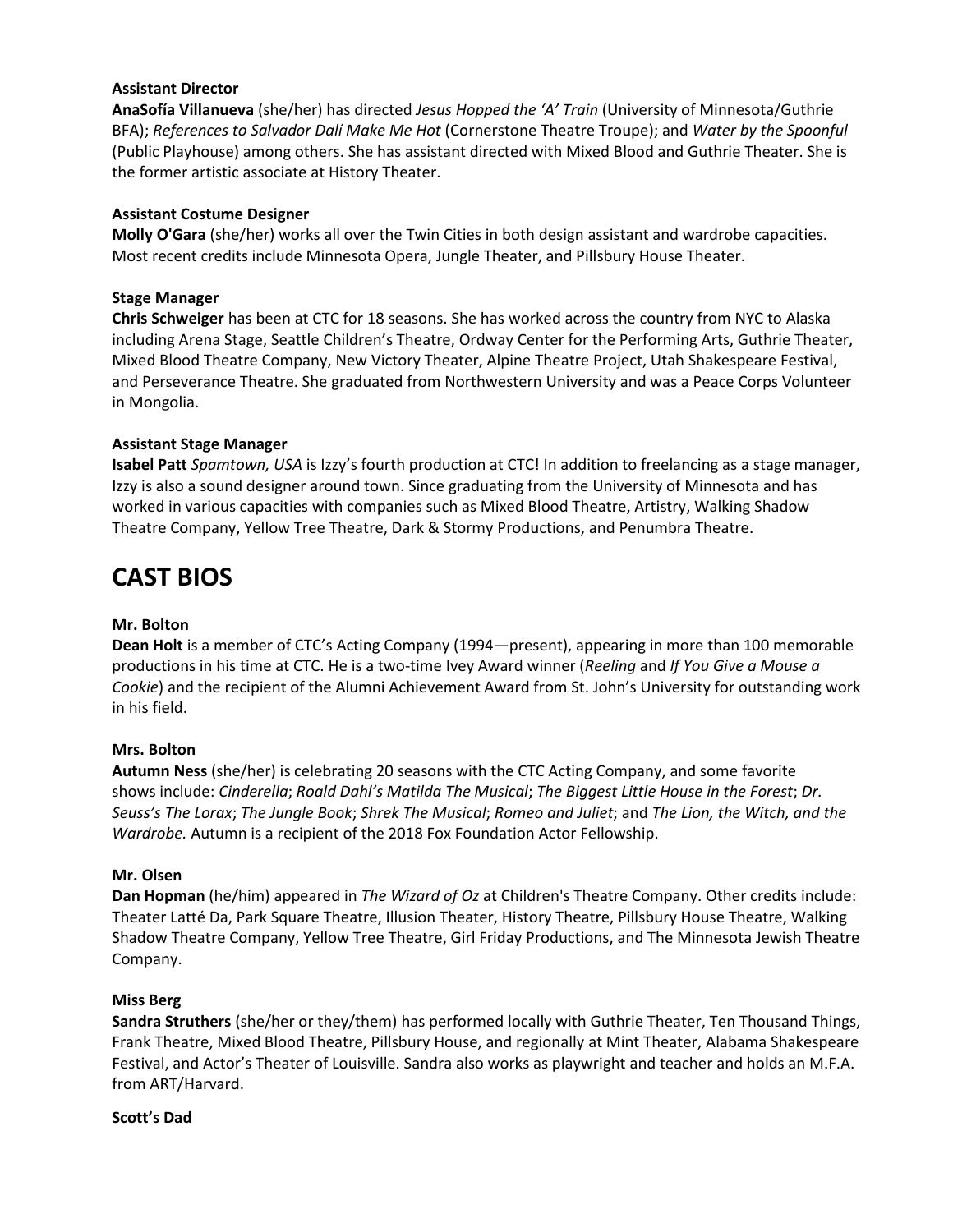Reed Sigmund is loudly celebrating his 20th season as a Company Member at CTC, where he's appeared in shows such as: *Dr. Seuss's How the Grinch Stole Christmas!; The Wizard of Oz;* and *A Year with Frog and* Toad. Recently, he's also been seen onstage at Jungle Theater and Theater Latté Da.

## **Scott's Mom**

**Maureen Sherman-Mendez** (she/her) is making CTC debut! Previous credits include *West Side Story*  (Guthrie Theater); *Mamma Mia!*; *In the Heights* (The Ordway); *Holiday Inn*; *Grease*; *The Little Mermaid*; *Bye Bye Birdie*; *Hairspray*; *Jesus Christ Superstar*; *All Shook Up*; *Footloose*; *The Producers*; *42nd Street*; *Joseph...Dreamcoat* (Chanhassen Dinner Theatres); and *Chicago* (Theater Latté Da).

## **Scott Olsen**

**Marcelo Mena** (he/him), 6th grader, has enjoyed roles in *Three Snow Bears*; *Ludlow*; *Dear Edwina*; and *The Music Man*. He has performed in several theatres, including Stages Theatre Company, Nimbus Theatre, Yellow Tree Theatre, Miami Children's Theater, and Children's Theatre Company. Marcelo's film productions include *Minnesota in the Cosmos* and *Betta Fish* as well as other on-screen work.

## **Travis Olsen**

**Zachary Sullivan** (he/him) is making his Children's Theatre Company debut. He has enjoyed roles in *The Scarlet Pimpernel*; *The Light in the Piazza*; *Chaplin: The Musical*; and *Beauty and the Beast* at Minnetonka High School. He has performed with several other organizations, including Stages Theatre Company and Theatre L'Homme Dieu.

## **Jude Olsen**

**Isabella Spiess** (she/her) debuts at Children's Theatre Company this season! She has performed in CTC's Theatre Arts Training Senior Intensives such as *Carrie*; and *Chicago: High School Edition*, and at her high school, South High School.

## **Carol Bolton**

**Malia Berg** has enjoyed performing in theatre productions such as *Disney's Freaky Friday*, *the Musical*; *Little Women, the Musical*; *Madeline's Christmas Musical*; *Disney's 101 Dalmations*; *Lily's Purple Plastic Purse* (Merrill Arts Center, Woodbury); *Disney's Mulan*; *Disney's Little Mermaid*; *Annie Jr.*; and *Charlotte's Web* (Zephyr Theater, Stillwater).

## **Amy Bolton**

**Arden Michalec** (she/her) is overjoyed to be returning to CTC, having recently been a part of *Dr. Seuss's How The Grinch Stole Christmas!* She has also loved being a part of productions with History Theatre, Stages Theatre Company, Minnetonka Theatre, as well as several films and commercials. Arden would like to acknowledge Jerry and Adam, for their love of theatre—we miss you!

## **UNDERSTUDY BIOS**

## **Mr. Bolton, Mr. Olsen, Scott's Dad**

**Chance Carroll** (he/him) has been seen regionally in productions of *The 39 Steps; To Kill a Mockingbird; Twelfth Night*; *The Three Musketeers*; *As You Like It*; *Dogfight*; *A Midsummer Night's Dream*; and *Mr. Sasquatch Goes to Washington*. Chance is a proud graduate of the University of North Carolina School of the Arts.

## **Miss Berg, Mrs. Bolton**

**Lauren Drasler** is thrilled to make her CTC debut! Lauren has performed onstage around the Twin Cities and onstage and screen in LA, where she was a kooky guest star on *The Middle (*ABC). She holds her M.A. from LAMDA. She loves 80's BANGS, synths and leg warmers!